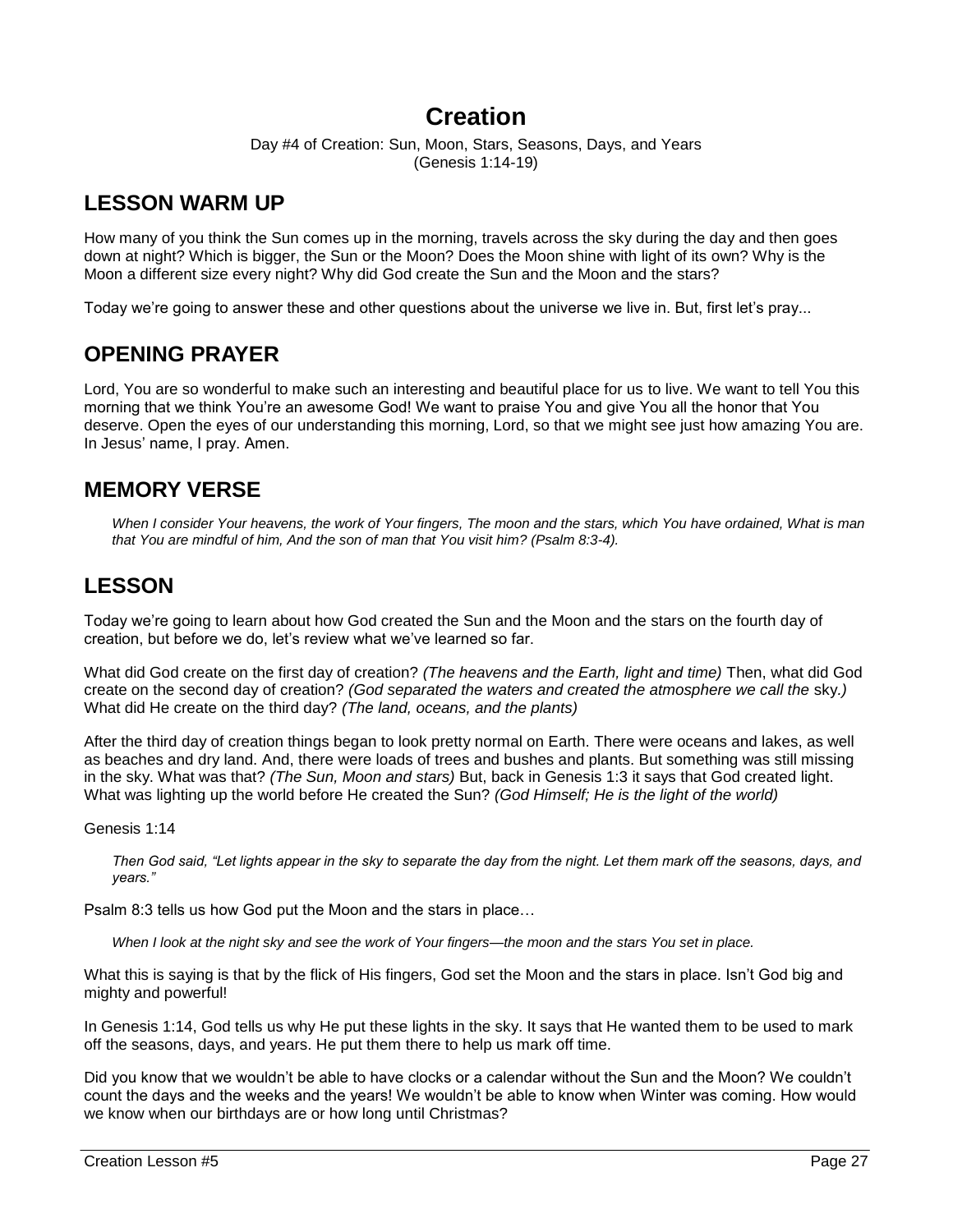Genesis 1:15

*"Let these lights in the sky shine down on the earth." And that is what happened.*

God put the Sun, Moon, and stars in place to light up the sky*.*

Genesis 1:16

God made two great lights—the larger one to govern the day, and the smaller one to govern the night. He also made the *stars.*

Which is the larger light? *(The Sun)* Which is the smaller light? *(The Moon)* [Teacher, if you have a poster of the Solar System, point out how much bigger the Sun is than Earth.]

Let's talk about how we use the Sun and Moon and Earth to measure time...

## **What Makes a Day and a Year?**

The Earth is turning on its axis, like a wheel. [Use a world globe or draw a diagram of the Earth rotating on its axis.] How long does it take the Earth to rotate once around? (One day.) That's how we measure how long a day is. When the place we are on Earth is facing the Sun, it's daytime for us and it's nighttime for the people that live on the other side of the Earth. [Teacher, stick Sticky Note on the globe where we are to demonstrate this concept.]

Is the Sun going around the Earth? (No!) It might look like the Sun comes up in the morning and travels across the sky and then sets in the evening, but the Sun is *not* going around the Earth. The Earth is actually going around the Sun. [Teacher, draw a diagram of the Earth going around the Sun or show a poster.] How long does it take the Earth to travel around the Sun? (One year.) That's how we measure how long a year is.

So, the Earth is rotating around on its axis once a day and at the same time it is circling the Sun once a year.

## **What Makes Seasons?**

[If you have a world globe, ask...] Do you see how the Earth's axis is tilted? It is always tilted at the same angle. As the Earth travels around the Sun during the year, there are times when the top part of the Earth is leaning towards the Sun during the day. That's Summer, when the days are longer and hotter. Then there are times when the top part of the Earth is leaning away from the Sun during the day. That's Winter when the days are shorter and colder. When it is Summer for us, it is Winter for the people that live at the bottom of the Earth.

## **What Makes a Month?**

Let's talk about the Moon. While the Moon circles the Earth it is also rotating on its own axis, just like the Earth does. The Moon rotates one complete turn on it axis during the twenty-eight days it takes to revolve around the Earth. Every time the Moon goes around the Earth marks one month. In fact, before we had calendars, farmers would count the number of new moons to work out the right time to plant their crops.

Does the Moon shine with light of its own? No, it is actually completely dark in and of itself. It is a rocky place, with no atmosphere and no water, and huge extremes of temperature. When it's night for us, the Moon reflects the Sun's light back to Earth. [Teacher, using props, demonstrate this concept.]

Do you know why the Moon seems to change its shape as it revolves around the Earth? Just like the Earth, half of the Moon is lit by the Sun while the other half is always in darkness.

[Teacher - You can do a simple demonstration of the Moon's phases using a lamp, a Styrofoam ball, and a pencil. Remove the shade from the lamp and put it at one end of a dark room. Put the ball on the pencil and hold it at arm's length in front of you between your face and the lamp. Imagine your head is the earth, the ball is the moon and the lamp is the sun.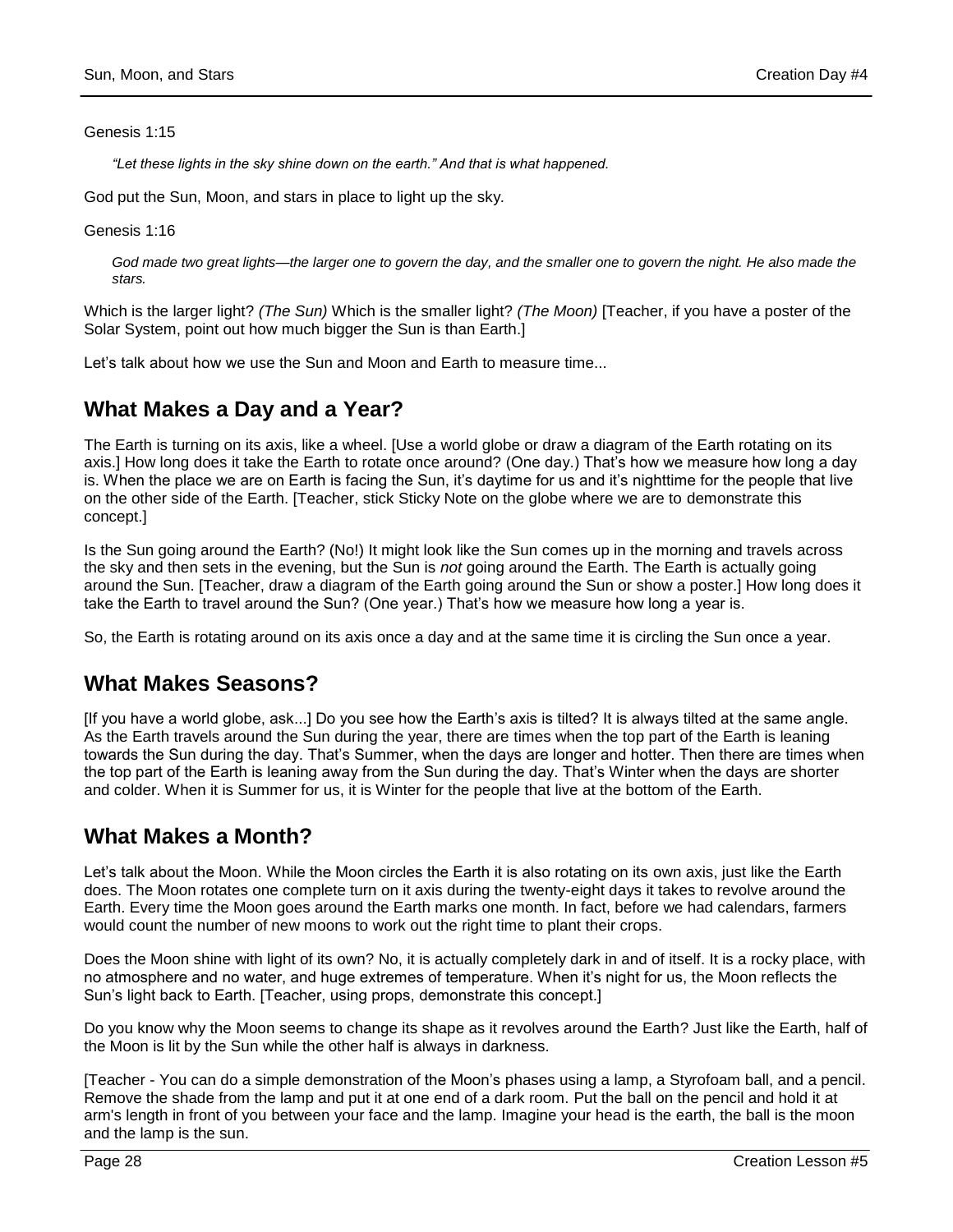

Now stand in place and slowly turn around in a circle. Do not turn the moon on its orbit. Notice that no matter where the moon is in its orbit, half of it is always lit up by the sun. When the moon is between you and the sun, you can't see any of the lighted side of the moon from earth (your head). We call that the "new" moon. You can't see a "new" moon because the side that is reflecting sunlight is facing away from you (the earth). As you continue to turn to the left you'll start to see a tiny sliver of the moon, which we call a "crescent" moon. Keep turning and you'll see more and more of the lighted side. Soon you will see half of the lighted side. When you are half way around, you'll see the entire lighted side of the moon which we call a "full" moon. As you continue to turn, you will see less and less of the lighted side until you reach your starting point. Do this several times so you can understand how the shape or "phase" of the moon changes depending on where it is in its orbit around the earth. It takes about a month for the moon to make a full orbit around the earth.

Note: There are a number of web sites that demonstrate this, such as *[www.nsta.org/nexttime-moon](http://www.nsta.org/nexttime-moon)*.]

God is so clever to design such a wonderful clock that has kept perfect time ever since He made the Sun, Earth and Moon!

# **The Solar System**

God also put other planets in orbit around the Sun just like the Earth. They are all traveling around the Sun at different distances from the Sun. [Draw a diagram or show a poster of the solar system.] And, did you know that three of the planets, Venus, Uranus and Pluto, all rotate in the opposite direction than the other planets? And the amazing thing is, these planets *always* follow the same path around the Sun; they don't wander around and crash into each other. God is very orderly.

## **Let's Review...**

- How do we measure a day? (Each time the Earth rotates on its axis is counted as one day)
- What makes night? (When we're facing the Sun, it is day. When we're facing away from the Sun, it is night.)
- How do we measure a month? (Each time the Moon goes around the Earth is one month.)
- How do we measure a year? (Each time the Earth goes around the Sun is one year.)
- What makes the seasons? (The Earth's tilt causes the days to be longer and warmer during the Summer; shorter and colder during the Winter. When it's Summer for us, it's Winter for others.)
- If a day and a year are measured by the movement of the Earth, what do you think measures a week? How come we have 7 days in a week? A week is not measured by the Sun, the Moon, or the Earth. God set the pattern for a 7-day week during creation. He could have created the world in an instant, but He made the world in six days and on the seventh day He rested as an example for us to follow. He told us to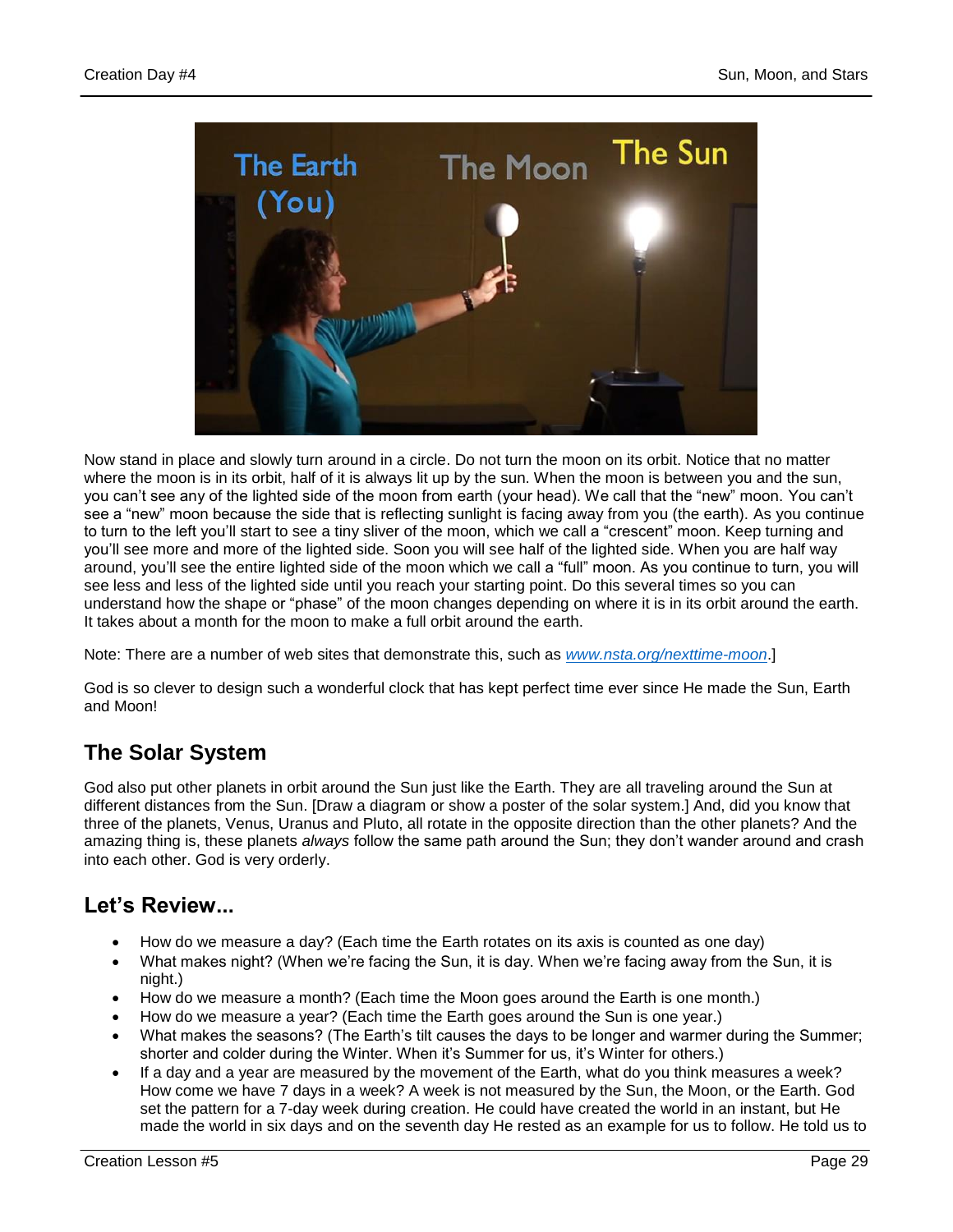work six days and rest the seventh. God wanted us to take one day a week to think about how fantastic He is. That's why every Sunday we come to church to pray and sing and learn about God and His marvelous creation.

So, did you know that while the Moon is traveling around the Earth and the Earth (along with all the other planets) is moving around the Sun, the Sun is moving through space? This is all very amazing, isn't it? Some people think that this remarkable system came into being due to a big explosion in space long, long ago. Does that make any sense to you? No! You can't have a bomb go off in a junkyard and expect a perfectly running automobile to pop out, can you? No! That's ridiculous! Our world is too cleverly designed. It had to be planned by Someone very intelligent.

## **How Far Away is the Sun?**

Of all the billions of stars in the universe the closest one to the Earth is the Sun. But it's really not that close. It is almost 93 million miles away!

I want you to get an idea of just how far that is.

[Teacher, stick a 48" circle cut from butcher paper up on the wall and push the end of a 6' conference table up to it.]

If that circle on the wall was the Sun and the Earth was at the end of the table, each inch of the table would be over a million miles long!

To help you get a feel for just how far a million miles is let's look at this map. [Teacher, using a map of the United States, draw a big black line from Los Angeles to New York City.]

How far do you think it is from Los Angeles to New York City? It's almost 3,000 miles. If you got in a car and drove 65 miles per hour, 24 hours a day, without stopping or slowing down for anything, it would take you almost two days to drive there!

Let's take it a step further. How many miles do you think it is all the way around the Earth? It's almost 25,000 miles which is about 9 times farther than going from Los Angeles to New York City. How long do you think it would take to drive that far if you could? [Let the kids guess!] If you got in a car and drove 65 miles per hour, 24 hours a day, without stopping or slowing down for anything, it would take you about 16 days to go around the Earth one time.

But going to the Sun from here would be like driving around the Earth almost 4,000 times! If we went in a plane going 500 miles an hour, it would take 21 years to get there.

Do you see just how far away the Sun is! It is 93 million miles away and that's our *closest* star.

Think about it! Our awesome God put the Sun and the Moon and the stars in place with just a flick of His fingers! Don't we have an awesome God? He is so great, we can't even imagine how big and powerful He is!

## **How Big is the Sun?**

We've talked about how far away the Sun is, now let's talk about how *big* the Sun is. As we watch it go overhead each day, it looks to us to be about the size of a quarter, right? If this poster is the size of the Sun, then how big do you think the Earth is in comparison to it? [Teacher, let the children draw circles on the "Sun" to indicate how big they think the Earth would be.] If that was the Sun, Earth would be about this big. [Teacher, draw a ½ inch circle or using a hot glue gun, glue a  $\frac{1}{2}$ " marble to the 48" circle.]

Look at how big the Sun is in comparison to the Earth and realize the Sun is only a medium-sized star. God filled the universe with billions of other stars that are much bigger than our sun. Look at this picture. It shows our sun (the tiny white dot in the corner) next to the giant star VY Canis Majoris. [It's in the Canis Major constellation 5000 light years from the earth.]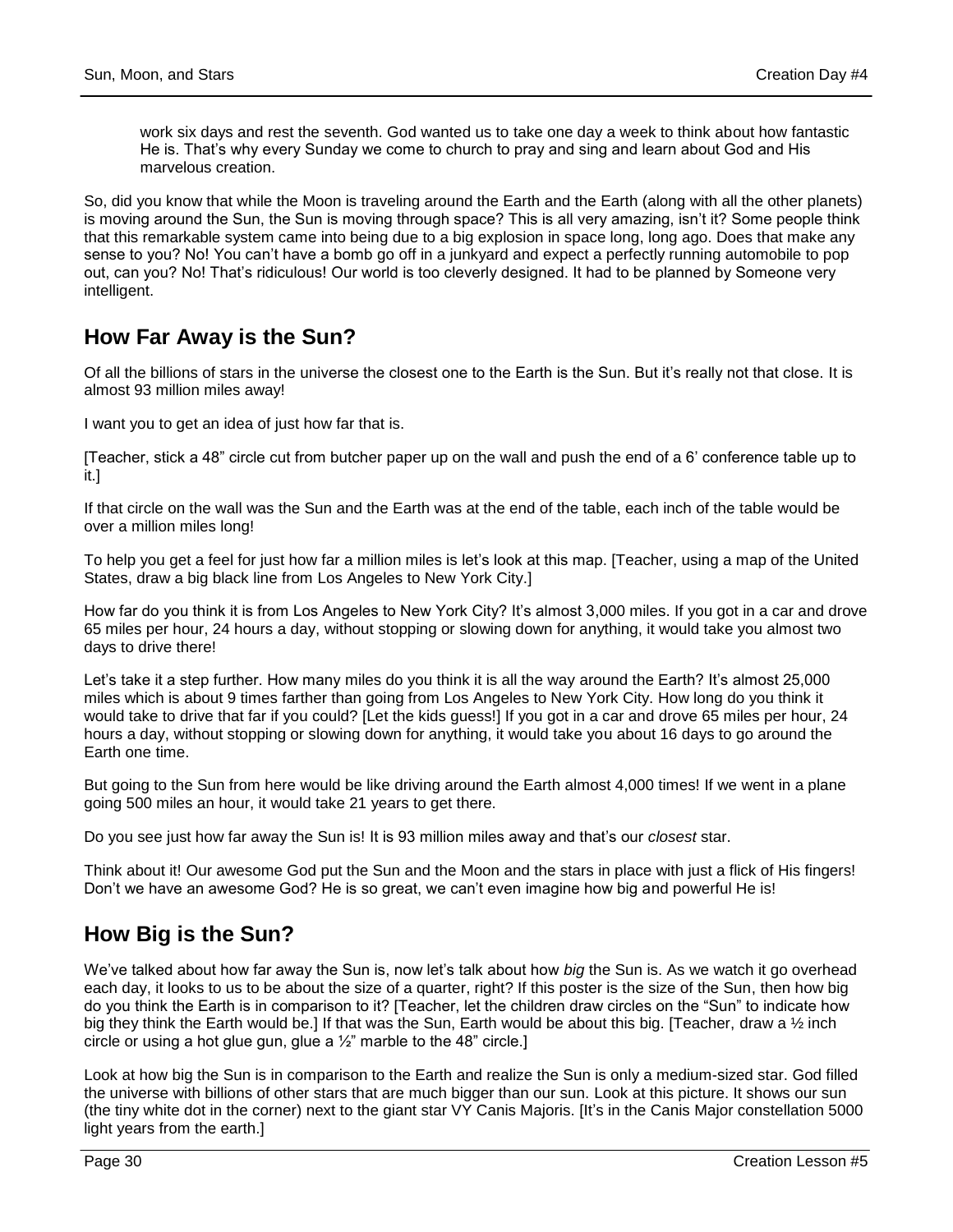### We're talking huge!



And, our God put each star into place with the flick of His fingers!!!

## **Summary**

Psalm 8:3 says that the Lord made these amazing heavens (the Moon, the Sun and the stars) with the work of His fingers. Then, with just a word He put them all into motion.

Psalm 8:4 asks, what is man in comparison to this marvelous world He made? We are merely a speck of dust in the scope of the whole universe! And yet, you can scoop up a hand full of dirt and examine it under a microscope and find millions of tiny micro-organisms teaming with life.

Genesis 1:17-18

*God set them in the firmament of the heavens to give light on the earth, and to rule over the day and over the night, and to divide the light from the darkness. And God saw that it was good.*

He was pleased when He looked at what He had done. God does everything with excellence.

Genesis 1:19

*So the evening and the morning were the fourth day.*

God created the Sun and the Moon and the stars in one literal day.

When we see the magnificent universe God has created, we are reminded of the great God we serve. We think, "Why should He take time to think about us, to love and care for us as small and weak as we are?" The Bible tells us of how much God loves us. He knows every one of us by name. He cares about everything that happens to *you* every day. Isn't that wonderful? God loves us. He is great and good and full of glory!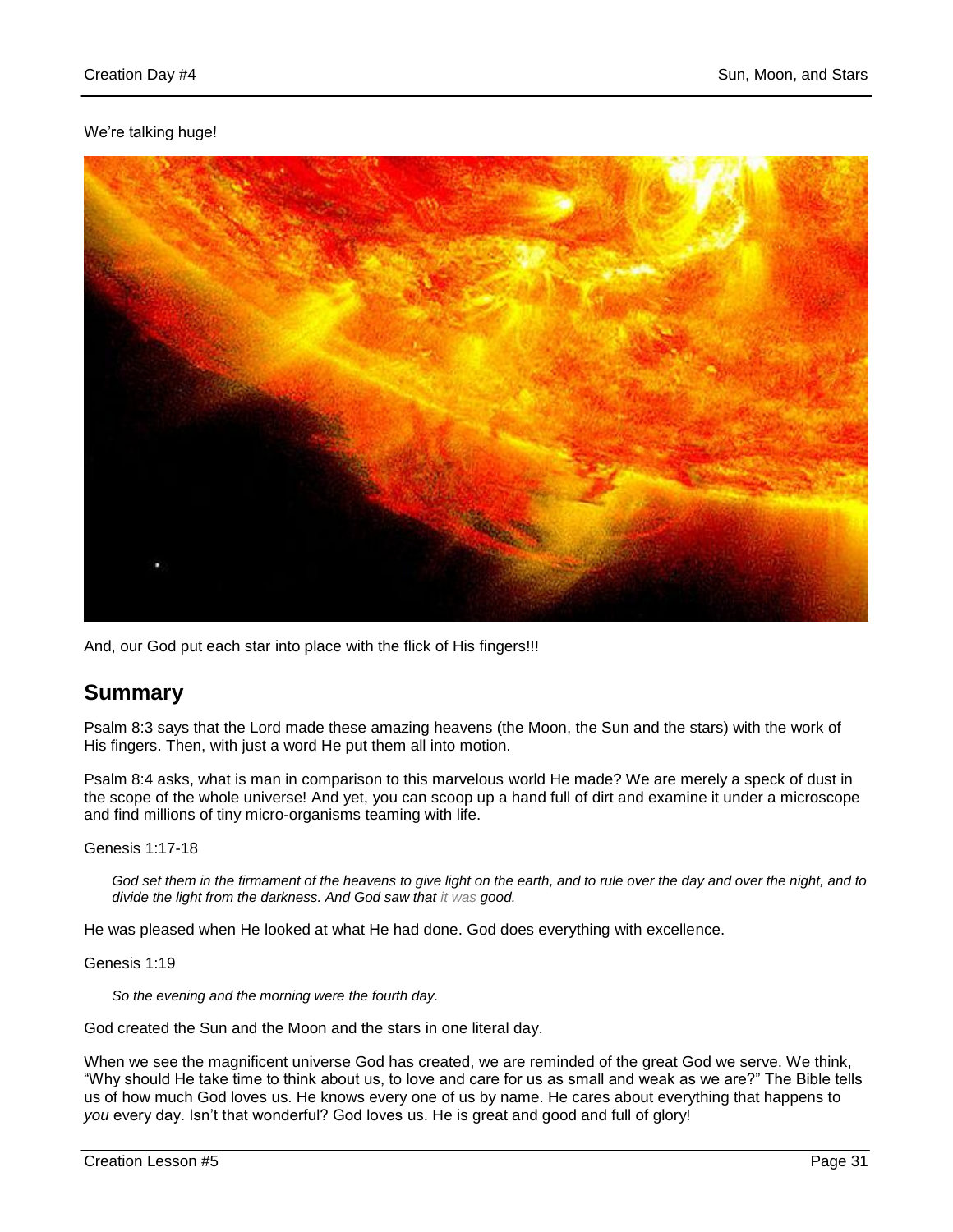Let's praise and thank God for being so wonderful.

# **Closing Prayer**

Lord, what would life be like without bright Sun-shining days? It would be dark and very depressing. Thank You for creating the Sun and the Moon and the stars. You are the Almighty LORD who created the universe with just a flick of Your fingers. Yet, You take a personal interest in everything about our lives. You know how many hairs are on top of our heads and You've got every tear we've ever cried counted in a bottle. Thank You God for Your awesome-ness and Your love and Your care. In Jesus' name, I pray. Amen.

# **LEARNING CENTERS**

## **Imagination Station**

(Craft Center)

Choose from one of the following craft ideas:

#### *1. Create a Picture of the Solar System*

Using planet stickers found in a school supply store, have the children indicate the planet's paths around the Sun. Talk about the rotation of the Earth and the Moon and how we calculate a day and a month and a year.

#### *2. Create a Space Mobile*

Imagine what it would be like to float among the planets, stars, and comets! If you hang a space mobile in your room, you can look up and imagine you're up there.

#### **Materials**:

- **Scissors**
- Cardboard or heavy paper
- Markers
- Decorations (paint, aluminum foil, or glitter)
- Pin
- Thread or nylon line
- 2 dowel rods or sticks

#### **Procedure**:

Cut out and color shapes to make planets, stars, spaceships, and other objects found in outer space. Decorate with interesting materials such as glow-in-the-dark paint, aluminum foil, and glitter.

Next, use a pin to make a small hole in each shape you made. Tie a piece of thread or nylon line through each hole. Then, cross one dowel rod over the other at a right angle. Tie the dowels together, then tie your shapes to the dowels. Tie different shapes at different heights. Finally, tie a strong thread or piece of nylon line around the dowels to hang your mobile.